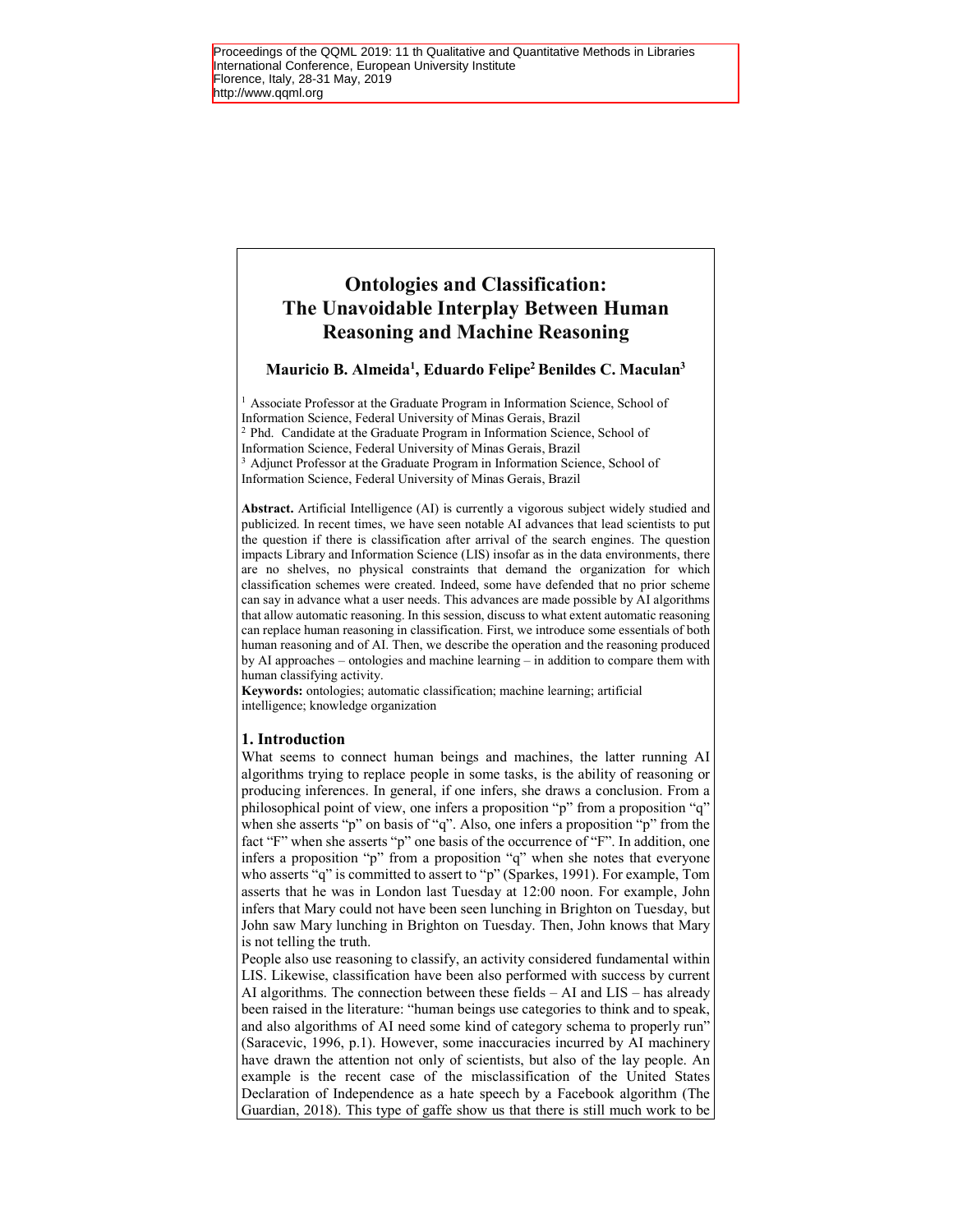## 2. Human reasoning – an overview

This section is devoted to explain basic concepts of human reasoning and the main scientific theories that underly it (section 2.1), in addition to introduce activities that can be performed by reasoning, particularly, classification (section 2.2).

# 2.1. Theories of reasoning

There are theories from Cognitive Sciences and Psychology considered the most acceptable current approaches to understand how people reason. Indeed, these fields have accumulated a large amount of empirical results during the last decades: i) the sentential-rule or ruled-based approach; ii) the mental model approach; iii) the probabilistic approach; and iv) relational complexity approach (Warren, 2017).

The rule-based approach, which traces back the 19th century, supports that human reasoning is based on formal systems. Such formal systems involve the capacity of draw conclusions from sentences using both logical connectives, like "and", "if", "or", "not"; and quantifiers, like "all", "some". A subset of these quantifiers gives rise to predicates for syllogisms, as originally analyzed by Aristotle. For example, if anyone knows that John thinks all parties are boring, one can deduce that John will not be present at the party tonight (Rips, 1983). This example embeds a familiar logic law, namely, the modus ponens, a rule of inference that can be summarized as "P implies Q and P is asserted to be true, therefore Q must be true." However, not all situations are so straightforward and extensive theories have been conceived to explain more complex operations within the rule-based approach (Braine and O'Brien, 1991; Stalnaker (1968, 1984).

An issue emphasized in the literature is the great number of models produced by the rule-based reasoning, for example, there are 64 possible logical premises for a simple syllogism containing two premises and one conclusion. Having so many models in memory, there are chances that some of them are forgotten, neglected or even not created. This could lead to inconsistent conclusions or produce a response bias on valid conclusions (Johnson-Lard and Bara, 1984). Accordingly, the ruled-based approach have been considered a particular case of another approach, the so-called mental model approach, which is considered the most general model. The mental model approach become popular in Psychology, Cognitive Science and Linguistics by defending the principle that, in order to reason, people create models of reality and therefore verify the conclusions taken against these models (Johnson-Laird, 1999).

Another approach, called probabilistic, offers empirical evidences to demonstrate that people make large and systematic errors in performing standard reasoning tasks. These people could be characterized as irrational if one follows the tenets of other reasoning approaches, though the defenders of the probabilistic approach disagree with this interpretation. To reach reasonable

done to make AI part of our routine. Within LIS, questions have also been raised about the interplay between classifications performed by humans and machines (Hjørland, 2012).

In this session, we critically shed some light about what can be really done by AI. To achieve our goals, we introduce some essentials of both human reasoning and classification (section 2). Then, we clarify some AI essentials and explain the two main current approaches for automatic reasoning – ontologies and machine learning – describing their operation (section 3). Finally, we discuss in to what extent automatic reasoning could replace human reasoning in tasks of classification and related (section 4).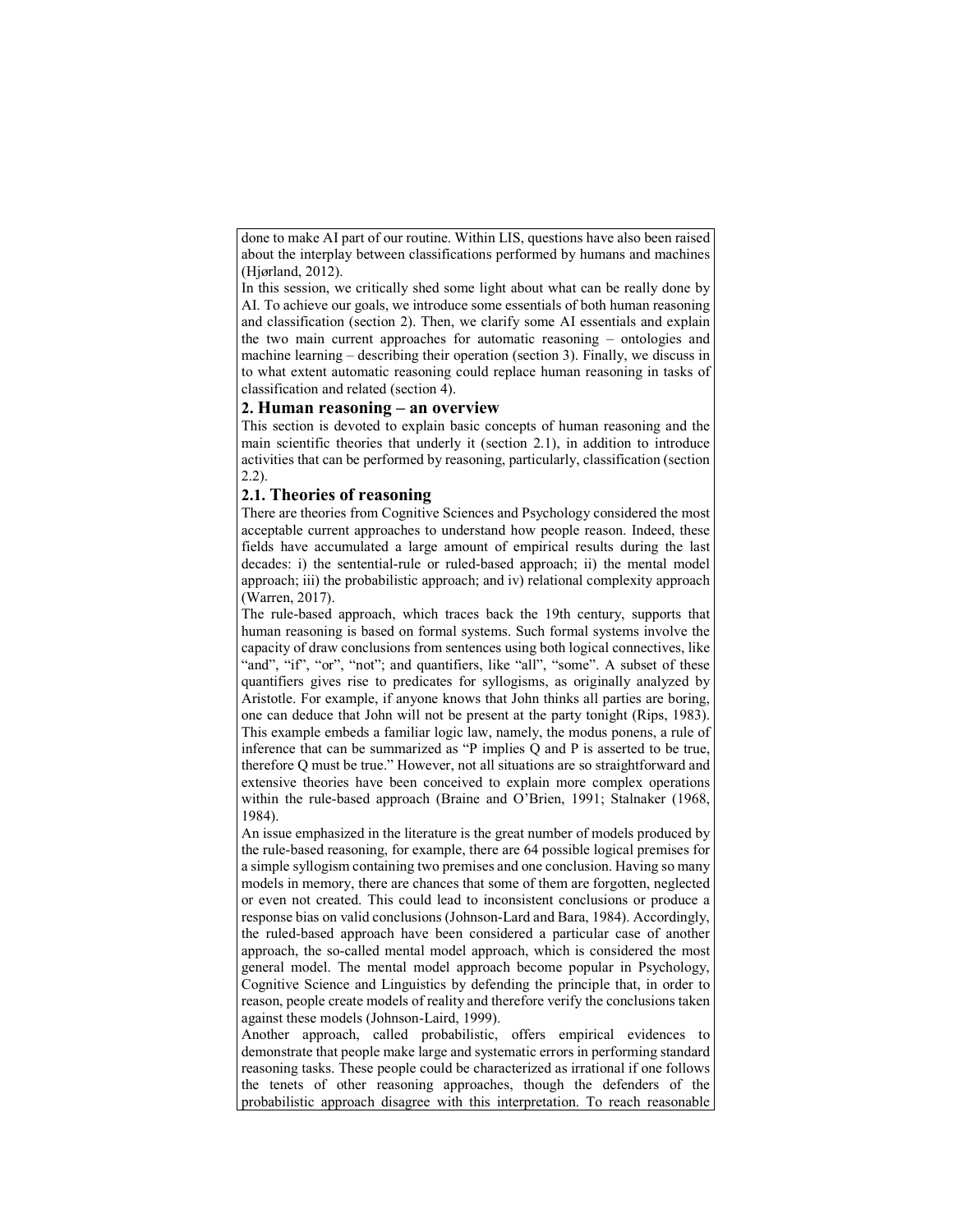results, the probabilistic approach uses conditional probability rather than logic. In spite of its relative success, the probabilistic approach does not provide any explanation about the operation behind the human reasoning (Oaksford and Chater, 2001).

The relational complexity approach was created to quantify the complexity associated with reasoning about relations. The complexity of a relation is the number of elements associated with that relation, in other words, its cardinality: unary, binary, ternary and so forth. For most people, the relational complexity of cardinality four is the top boundary. om other words, four is the number of relations that people can deal with because of constraints of memory (Halford et al., 2007). Ultimately, the relational complexity approach is considered a kind of mental model approach in which models are conceptualized in a different way (Zielinski et al. 2010).

Finally, it is worth emphasizing that there is no enough evidence available that allows one to establish an unified theory for human reasoning. The variations in the way people reason, the complexity of human brain, the distinct approaches taken, and the different ways to face problems have hindered scientists to find a definitive theory (Stenning and Yule, 1997; Stenning and Van Lambalgen, 2008).

### 2.2. Classification and Categorization

Nevertheless reasoning is a crucial research subject addressed by several theories of notable fields – Cognitive Science, Neuroscience, Artificial Intelligence, Linguistics, Psychology, to mention a few  $-$  it is chiefly involved with another significant investigation: the studies in classification. Indeed, it is impossible to think without categories. In additions, some decisions, as putting something in a category, may have paramount impacts in society. The sentence "when does a human being begin to exist?" (Smith and Brogaard, 2003, p. 1) could be transcribed as when does an organism has features that qualify it to belong to the category of human beings?

To be accurate, one cannot say that "class" is a synonym for "category", even though the terms are sometimes used in an interchangeable way (Jacob, 2004). The issue here is viewing categories either as natural or as constructed by humans. The former case considers natural kinds, many times referred to as Aristotelian entities that exist regardless human thoughts; the latter one considers classes, human artifacts created for specific purposes. (Jansen, 2008). In this sense, to illustrate the difference, one can tell about the "category of trees", which encompasses all trees of the world; and, the "class of trees in the garden of that university", for example, with the aim of designating a gardener to take care of the plants. From now on, we admit these foregoing distinction, even though we try to respect the use of one or another term by different authors.

Research involving categories and classification are a central subject within LIS, in which one can observe a history of at least 200 years of research (Tennis, 2016). Nonetheless, throughout centuries several debatable questions about both classes and categories (as we have already said, each author favoring the use of one or another term) have populated the mind of scientists: how should we classify the world's entities? What is the relationship between classes and the world itself? How scientific classifications should be constructed? Is there an unique top-most category or several ones? How to distinguished one category from another? (Studtmann, 2013).

Philosophy have offered numerous answers, with emphasis to three main schools: i) essentialism, which sorts things according to their essential natures, a method originated in Aristotle; ii) cluster analysis, which divides entities into groups whose members share a cluster of similar features, though none of those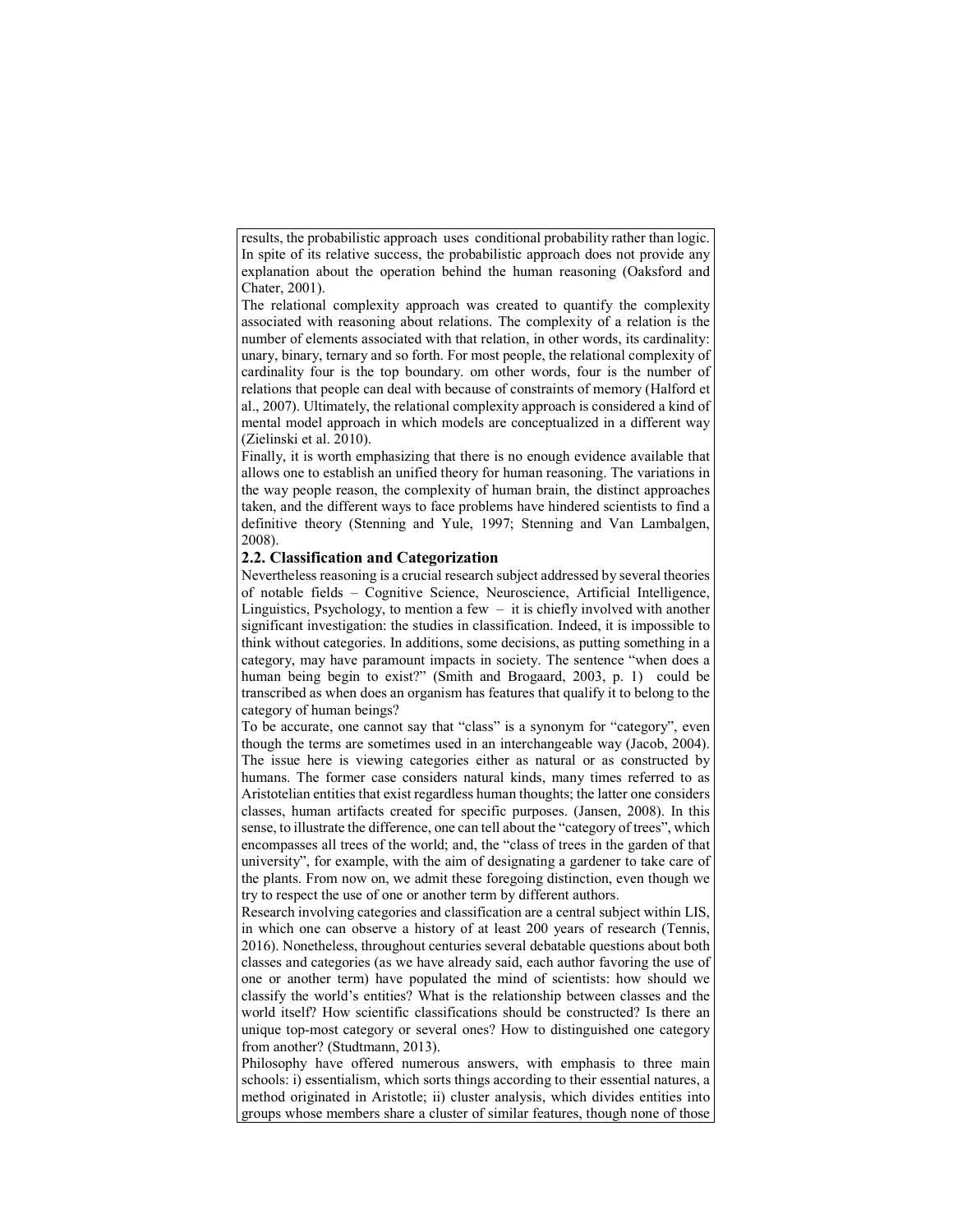features are essential, as advocated, for example, by Wittgenstein; and iii) historical classification, which classifies entities according to causal relations rather than their qualitative features, for example, Darwin's suggestion for classifying organisms (Ereshefsky, 2000).

In spite of the school chosen, a good start point to reflect how challenging is to deal with categories is to remind that something can be a member of more than one category. For example, a "flower" can be thought, and therefore categorized, as a "plant", a "sort of decoration", an "item for sale", and so forth. The assignment of a variety of categories to only one entity is made possible by the use of hierarchies. A hierarchy allows one to consider that "flower", for example, falls under a category of "physical object", along with "car" and "stone". In addition, flower can be found within categories like "plant", "living being", and so forth (Gorman and Sanford, 2004).

Hierarchies, however, do not solve all issues since one can relate categories in several other ways. Again, using a "flower" as example, it is a "plant" and it is also an "item to sale. On the other hand, a "car" can be "something to sale", but it is not a "plant". Not "everything to sale" is a "plant". Accordingly, categories will overlap and then pose obstacles to a hierarchical organization of things in the world. A way of avoiding such overlapping is to adopt the simple aforementioned distinction: a flower is, of its own nature, a kind of plant, a natural entity; on the other hand, an "item for sale" is not natural, it is a class, which exists because someone took the decision of selling it in a shop. Thus, if one considers just natural categories, there will be no overlap and the hierarchical order can be preserved (Gorman, 2004).

However, as we know, human beings can create divisions, and also categories on the world. A "pedestrian crossing" marked on the ground in the parking lot is an example of this kind of division; a "zip code" is another one. In fact, people create divisions through human activities of demarcation. Then, the issue in this case is to discuss if either the categories created by people will be mapped to the world or if they will impose divisions on the world. To illustrate the former, in the design of an architectural blueprint, reality should match the blueprint through the construction of something; likewise, to illustrate the latter, a corporation should match the statute of the corporation that assigned obligations to its members and boundaries to its actions (Bittner and Smith, 2008).

Reality can be viewed in different ways and each of these views involves a particular categorial scheme, or a perspective, from the side of the observer. For example, engineers view "cars" differently of clients that buy the very car. This lead us to other issues, for example, if there are more than one scheme, one for each specific purpose, how we could co-related all of them? On the one hand, we can solve problems from a practical point of view in creating a scheme for each need; on the other hand, in creating several schemes, we become owners of several distinguished arrangements without a good parameter to determine which is the better one. Thus, how there is no reliable way to decide what is the better or the most basic, it is up to us to decide which one to use in each situation.

It is worth reminding that all these foregoing issues and situations are ontological by nature. They do not cover several other usual situations regarding, for example, morality, values, rights, to mention a few, but provide an introduction to the complexity of dealing with categories.

#### 3. Machine reasoning

Whilst in Computer Science, particularly in AI, the word inference is usually understood as logical inference, there is another of type of inference suitable to solve problems anywhere the classic logic does not fit well. It is the domain of uncertainty or incomplete knowledge, in which inferences are generally referred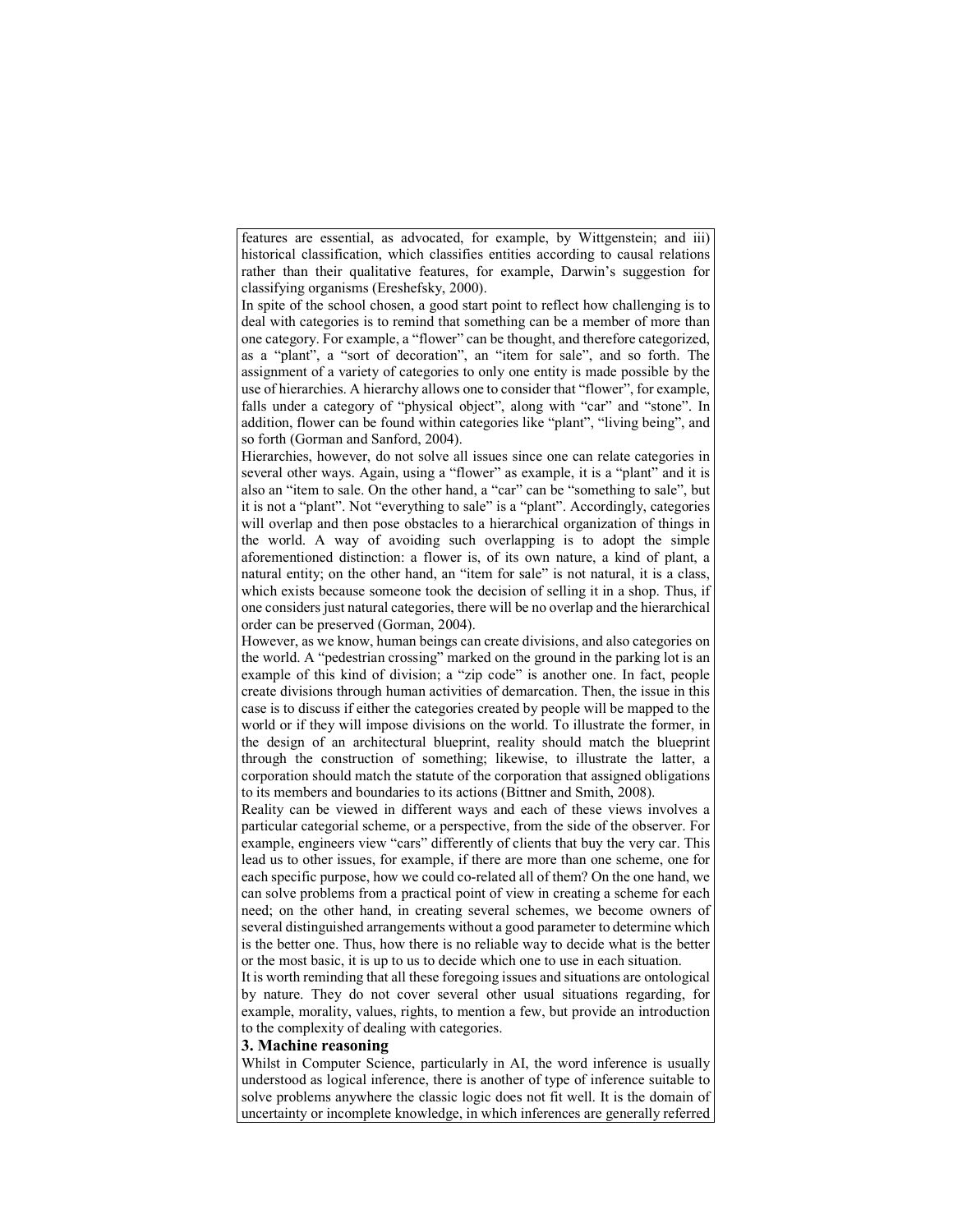to as probabilistic inferences. Both foregoing types of inference declares to be able to perform machine classification processes. In this section, we evaluate the meaning of the term "classification" in the scope of two approaches representative of logical and probabilistic inferences, respectively, ontologies and machine learning (ML).

# 3.1. Logical Inferences with Ontologies

To access the realm of IA, a complex field that combine Computer Science, Cognitive Science, Linguistics, to mention a few, one needs to be informed about some essentials and basic concepts. In this section, we first provide such essentials to then explain the automatic classification that can be provided by ontologies.

In the scope of IA, there are representation languages in general composed by sets of logical sentences, usually called knowledge bases, which are able to represent some knowledge domain for computational purposes. Here, the word "sentence" has a technical sense: it is an assertive, a sentence that states facts about the world. Such sentences have a syntax and a semantic: while the former specifies all well-structured sentences, for example, " $x +y = 4$ " is well-structured and "x 2 y + =" is not; the latter defines the truth of the sentences within a model, for example, the semantics of the arithmetic specifies that a sentence " $x + y = 4$ " is true in a model in which  $x = 2$  and  $y = 2$ , but it is false in a model in which x  $= 1$  and  $y = 1$ . So, models express the notion of truth by enclosing a set of sentences in which all sentences are true. A logical inference here is performed by algorithms for model checking, listing the possible models and verifying if a given sentence is true in all models that compose the knowledge base (Russell and Norvig, 2007).

In this context, logical inference involves logical entailments, for example, if sentence B is true in all models in which sentence A is true, we say that "A entails B". Logical entailments can be applied to derive conclusions. A classical example is the case in which from the sentence "Socrates is a man" and "All men are mortal", it can be inferred that "Socrates is mortal". In addition to logical entailments, other notions are important for the understanding of inferences from the point of view of modern AI, namely: consistency, soundness, completeness, equivalence, validity, satisfiability (Genesereth and Nilsson, 1988).

Consistency describes a set of sentences in which no sentence contradicts any other. Consistency, however, is not a process, it is a condition. When the algorithm comes up with only entailed sentences, we say that it preserves the truth and possess soundness. Another relevant property is completeness, which consists in the capacity of the algorithm in deriving any entailed sentences. Also, a sentence is logical equivalent to another sentence when both sentences are true for the same set of models. A sentence have validity only if it is true in all models. Finally, satisfiability describes a sentence that it is true in some model, or at least it is satisfied by some model of the knowledge base (Levesque, 1989).

Contemporary applications, within Semantic Web, contain devices called inference engines, capable of automatic inferences in the scope of ontologies as artifacts. In this context, inference engines – also called automatic reasoners – are pieces of software designed to organize and reason over categories. The most popular current inference engines work on Description Logics (Baaeder et al., 1992), a family of logics that provides representation languages to create definitions for both categories and relationships between these categories.

One of the most widely common usages for inference engines is classification. In this context, classification is the process of checking whether an instance belongs to a class. In addition to classification, inference engines can also perform additional tasks, for example: subsumption, which checks if a class is a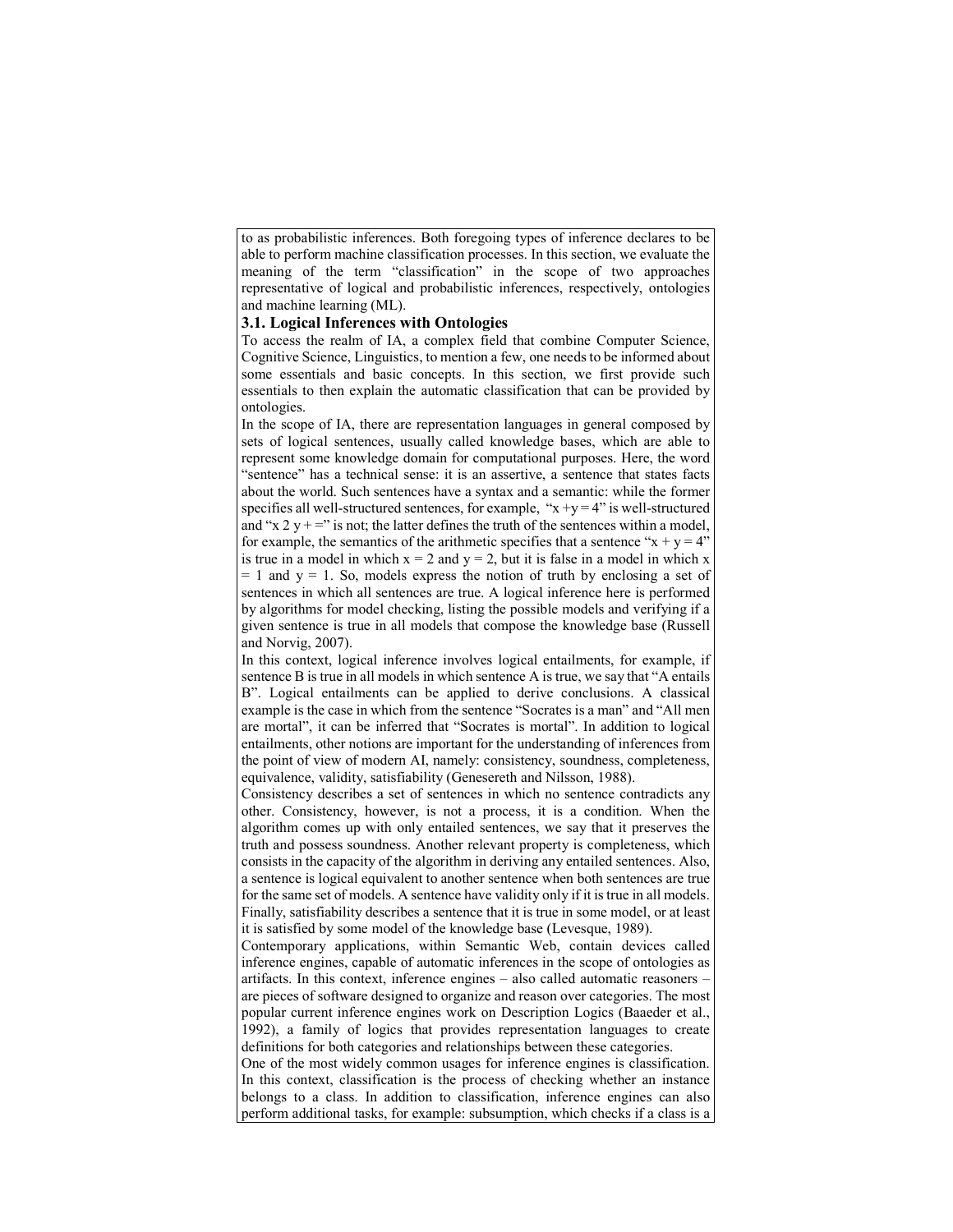subset of other classes by comparing their definitions; and consistency, which checks whether the membership criteria are logically satisfiable. A currently popular web-based language, composed of description logic profiles, is the Web Ontology Language (OWL), a fragment of the First Order Logic (FOL) that serves as the representation language in the Semantic Web (W3C, 2019).

An example can help to understand the operation of an inference engine (Sattler, Stevens and Lord, 2014). Consider a set of OWL files containing "O", an ontology that encloses several axioms encompassing classes. Here, a logical sentence considered to be true is called axiom. In this context, if one calls a inference engine to work, it carries out three tasks: a consistency test, a satisfiability test, and a subsumption test.

First, the inference engine executes a consistency test checking whether there exists a model of O, i.e., whether there exists a structure of classes and relations in which all axioms in O are true. For example, an ontology composed by five axioms (Table 1) would fail in this test since "Bob" cannot be an instance of two disjoint classes, namely, "human" and "sponge". Classes are disjoint if they can have no members, and therefore no subclasses, in common. If only one axiom is violated, the O ontology fails in the consistency test.

| ັ<br>Logical version              | <b>Natural language version</b>                                     |
|-----------------------------------|---------------------------------------------------------------------|
| 1- Class: Human                   | 1- There is a class called Human                                    |
| 2- Class: Sponge                  | 2- There is a class called Sponge                                   |
| 3- Individual: Bob types: Sponge  | 3- Bob is an instance of a class Sponge                             |
| 4- Individual: Bob types: Human   | 4- Bob is an instance of a class Sponge                             |
| 5- DisjointClasses: Human, Sponge | 5- Instance of Human class cannot be an<br>instance of Sponge class |

Table 1: some axioms in O ontology

Second, the inference engine executes a satisfiability test checking whether there exists a model of O containing an instance "x" of a class "A". In other words, it checks whether exists a structure of classes and relations that satisfies all the axioms in O, in addition whether the class A has an instance named x. Table 2: axioms and relations in O ontology

| Logical version                        | <b>Natural language version</b>         |
|----------------------------------------|-----------------------------------------|
| 1- EukaryoticCell SubClassOf: Cell and | 1- An Eukaryotic Cell is a kind of cell |
| (hasPart some Nucleus)                 | that have a nucleus as part             |
| 2- RedBloodCell SubClassOf:            | 2- A Red Blood Cell is a kind of        |
| EukaryoticCell and (hasPart only (not  | Eukaryotic Cell that do not have a      |
| Nucleus)                               | nucleus as part                         |
| 3- Blood SubClassOf: (hasPart some     | 3- Blood is a kind of entity that has a |
| RedBloodCell)                          | Red Blood Cell as part                  |

In this case, a "red blood cell" has a "nucleus" because it is an "eukaryotic cell" (Table 2, line 1); and it has no "nucleus" since it is described as without a "nucleus" (Table 2, line 2). Thus, a model of O cannot have an instance of red blood cell, since such instance would have both "nucleus" and "no nucleus". Such O is then said to contain unsatisfiable classes, namely "RedBloodCell" and "Blood".

Thirdly, for two class named "A" and "B" that belongs to O, the inference engine tests if "A is subsumed by B". In other words, the test checks whether, in each model of O, each instance of A is also an instance of B. There more than way of testing subsumption. An example is to build a model with an instance of A and "notB" and, if it fails, then A and notB cannot have an instance in any model of O. Therefore, A is subsumed by B.

A real example from the biomedical field can illustrate the subsumption test, also called classification (Figure 1). A knowledge base has the class "omeprazole",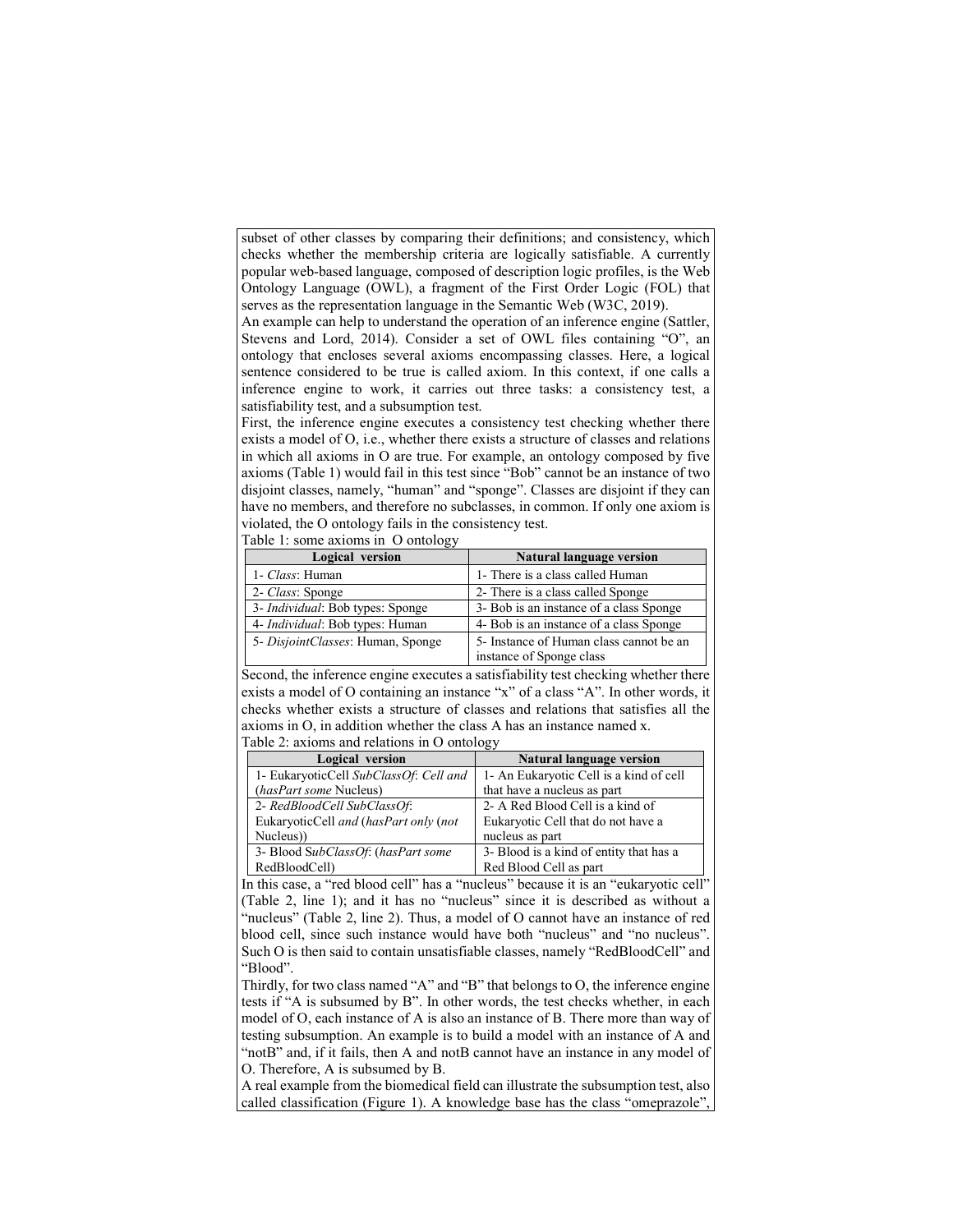which falls under "chemical substance". There is another relation establishing that "omeprazole" inhibits "hydrogen potassium ATPase", which is a kind of "proton pump". Accordingly, the knowledge base can automatically infer that "omeprazole" is also a "proton-pump inhibitor" (red arrow in Figure 1).

Figure 1 – logical inference: omeprazole is a proto-pump inhibitor Proton pump





# 3.2. Probabilistic Inferences with Machine Learning

Historically, there are two more important kinds of learning within AI. The first can be illustrated by computers playing chess: they store the moves that resulted in the check-mate and attempts to use them again. The second type of learning is generalization: computers attempt to apply previous learning to situations that are analogous, but not identical. Indeed, current ML consists of algorithms that handle data to make decisions according to probabilities. It works in a similar way to the human brain, relying on probabilities to decide whether it knows something. For example, if a person looks at a Persian cat they rely on their previous experience (data) to identify the other cat as a cat and specifically, as a Persian cat (McLay, 2018).

In spite of its current success, ML it is a field with roots in 1950s. Computers of the past decades, nonetheless, were too slow and lacked memory to deal with large sets of data needed by ML application. Just recently, ML have proven its usefulness. While traditional algorithms need established written rules to govern their use, a ML algorithm is able to learn from a data set, and then both discovering patterns and expanding its capacity of prediction (Apté, Damerau and Weiss, 1994).

The term "predicting", in general, concerns to the ability of asserting the future, but within ML it means the capacity to assign a value to a variable, not always containing a temporal aspect. If one have an outcome measurement – quantitative or not – that she wish to predict based on a set of features, a ML algorithm can be applied according to the follow steps (Kelleher, Mac and D'Arcy, 2015):

- There is a set of data called data training, which already contains desirable outcomes and features measurements for a set of known objects;
- Through the data training set, the algorithm can build a prediction model enabling the prediction of an outcome for new unknown objects;

Accordingly, the process of building models capable of predictions based on known data, in general, historical series of similar data, is called data predictive analysis (Kelleher, Mac and D'Arcy, 2015). Within such process, three are two main approaches:

 Supervised learning: this modality is called "supervised" because there is an outcome variable to guide the learning process;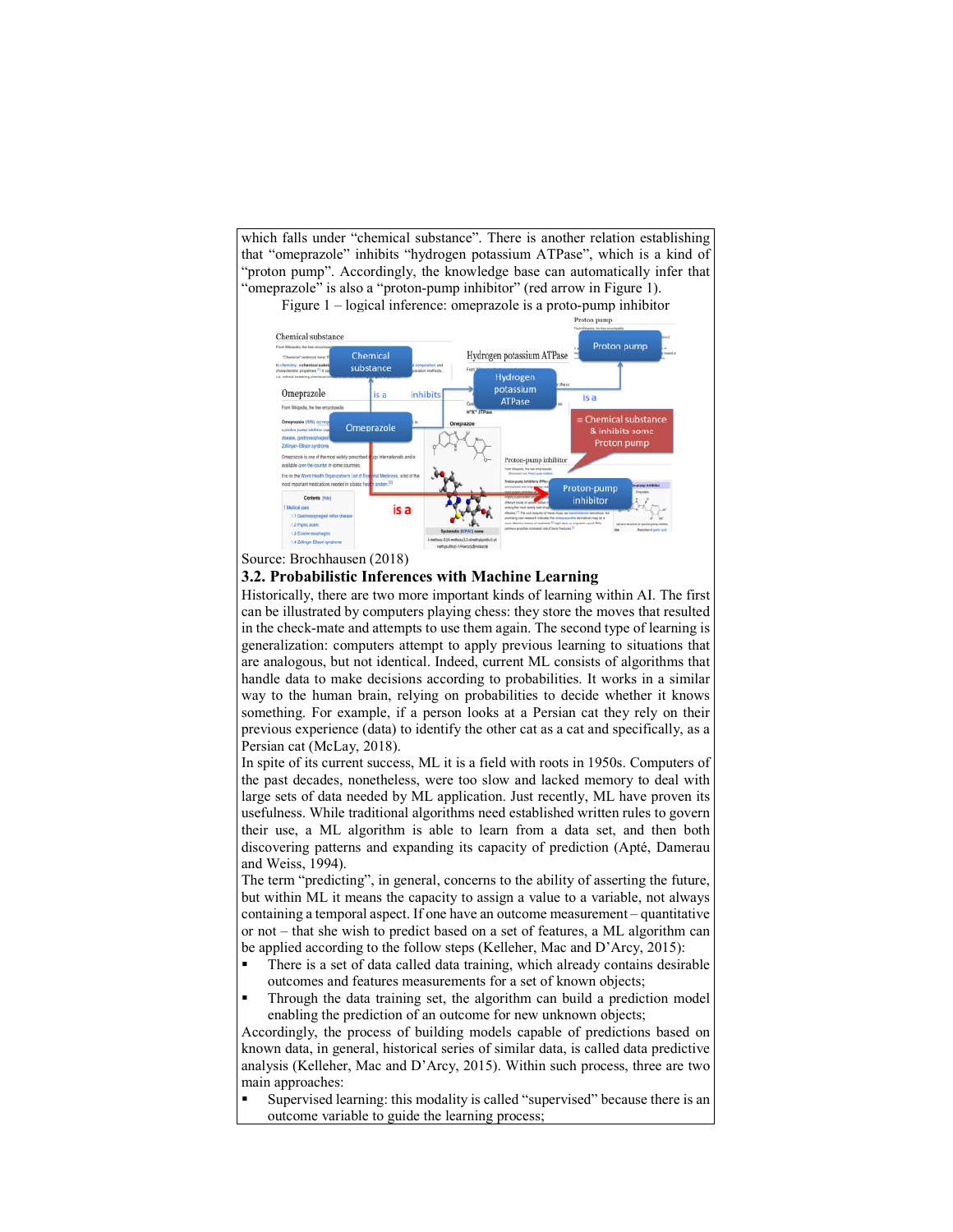Unsupervised learning: in this modality, there are no measurements of the outcome; the aim is to describe how the data are clustered, as well as to identify patterns;

Within supervised approach, two well-known applications are: i) classification, which classifies the type of a variable, in addition to comes up with an quantitative outcome; and ii) regression, in which the outcome measurement is qualitative. Examples of current problems successful dealt with by supervised approaches are (Hastie, Tibshirani and Friedman, 2008):

- Spams´ prediction of: there is a training data consisting of thousands of emails already classified by people as spam, in addition to the relative frequencies of the most commonly occurring words in email messages. This is a classification problem with the goal of classifying if an email is spam;
- Cancer identification: there are series of correlations between the level of prostate specific antigen (PSA) and other clinical measures in a group of men who were about to suffer prostatectomy. The goal was to predict the log of PSA (lpsa) – a logarithmic scale against time obtained from prostate tumor marker values – along with ten other measurements for variables that impact in the treatment. This is a regression problem because the outcome is qualitative;
- Handwritten identification: a sample of data was extracted from the handwritten ZIP codes on envelopes from postal mail for purposes of handwritten digit recognition. The task is to predict, from a matrix of pixel intensities, the identity of each image  $(0,1,..., 9)$  quickly and accurately. This is a classification problem that decides whether a figure is a number.

An example of unsupervised approach can be seen in the domain of DNA Expression Microarrays (Hastie, Tibshirani and Friedman, 2008). The problem involves two main variables – genes and samples – and the question of how to cluster together the samples for an experiment. Figure 2 depicts an example of inference with machine learning in radiology.

Figure 2: probabilistic inference: after trained, the algorithm





#### 4. Discussion

Since we have presented a overview about human reasoning and classification, some essentials of AI and the operation of reasoning in both ontologies and ML, we are now ready to discuss some polemic topics. First of all, a brief comparison between the human reasoning (section 2) and machine reasoning (section 3) should be sketched.

As one can notice, the theories underlying human reasoning are somehow mirrored in the machines reasoning realm. At least, to human ruled-based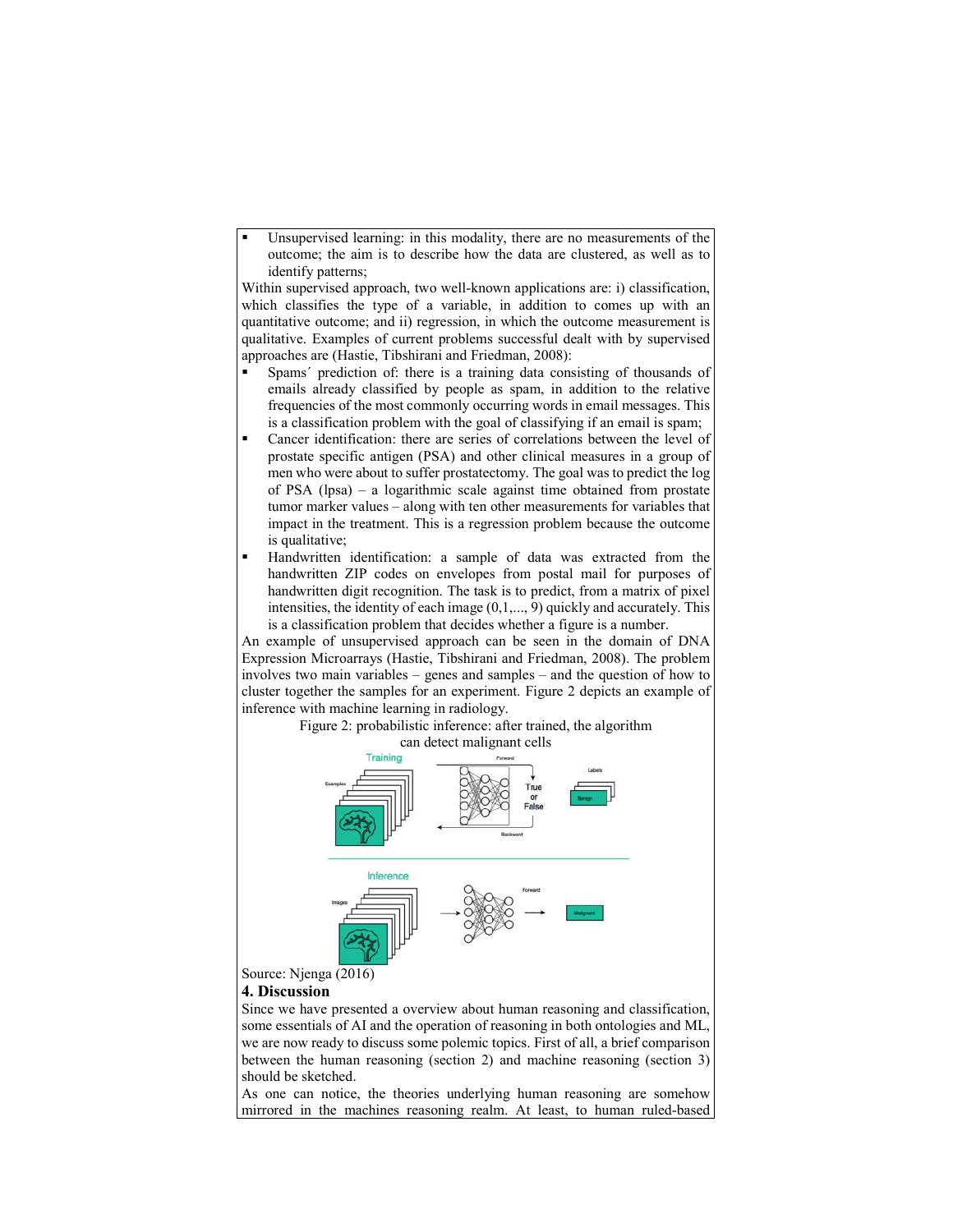approach one can correspond the ontological reasoning; and to human probabilistic approach one can correspond some modalities of probabilistic approaches in ML algorithms. In some sense, the human mental model approach is mimicked by the models that must be satisfied in the ruled-base approach, in which in all possible models, all given sentences have to be true.

These conclusions are not a original, but the endeavor to deep in these complex subjects is not a trivial task. We need revision and additions in future papers to include details and information. Accordingly, in the rest of this section, we only introduce some flaws and limitations of ML and ontologies that leads one to reflect whether reports we have seen in magazines, and even scientific papers, configure either hypes or a real situations.

Several reports from popular sources have showed the usefulness of ML in a diversity of situations. Markoff (2012) for example reminds us that deep learning (a modality of ML) has already been in our daily life in services like Apple's Siri virtual personal assistant and in Google's Street View. Lewis-Kraus (2016) offers a view in how ML is transforming Goggle Translate in working all the time even when humans are sleeping. On the other hand, there are also several studies rising flaws and complexities in using ML algorithms. Marcus (2018) poses that ML is just a statistical technique, and statistical techniques suffer from deviations about their own assumptions. A list of ten challenges faced by ML applications would be (Marcus, 2018):

- they are data hungry;
- they are shallow and have limited capacity in transfer tests (involving slightly modified scenarios);
- they have no natural way to deal with hierarchical structures;
- they have struggled with open-ended inferences;
- they have not sufficiently transparent, some call them "black-boxes";
- they have not been well integrated with prior knowledge;
- they cannot inherently distinguish causation from correlation;
- they presume a largely stable world, in problematic ways;
- they work as an approximation, but their answers cannot be fully trusted;
- they are difficult to engineer with.

The current paradigm of ML is dominated by what is called "agnostic deep machine learning" in which input-output pairs are employed to generate "stochastic models" in a process called "training" (see section 3.2). These models are: i) stochastic, because they maneuver data in a probabilistic sense, i.e., inputs are connected to outputs in a probabilistic fashion; ii) agnostic, because they do not rely on any prior knowledge about the task in which they are involved; iii) deep, in the sense that the architecture has multiple layers of networks of computational units (Landgrebe and Smith, 2019). To these models work properly several conditions must be satisfied, conditions that seems to be within the range just of governs and giant corporations (Landgrebe and Smith, 2019):

- A huge body of data must be available for training, in the form of inputoutput tuples connected according to the best human performance;
- The input-output data must be similar, i.e., inputs should lead to similar outputs, because ML requires patterns obtained in recurring processes;
- The data input must be abundant, since millions of records are need to represent the full variance.

Landgrebe and Smith (2019) still emphasize that agnostic models have no knowledge of linguistics, indeed, they have no knowledge of anything at all. Brochaussen (2018) presents a simple example of this lack of knowledge or semantics explaining the way ML algorithms manage representations of objects. Figure 3 shows three different common objects: a house, a table and a car.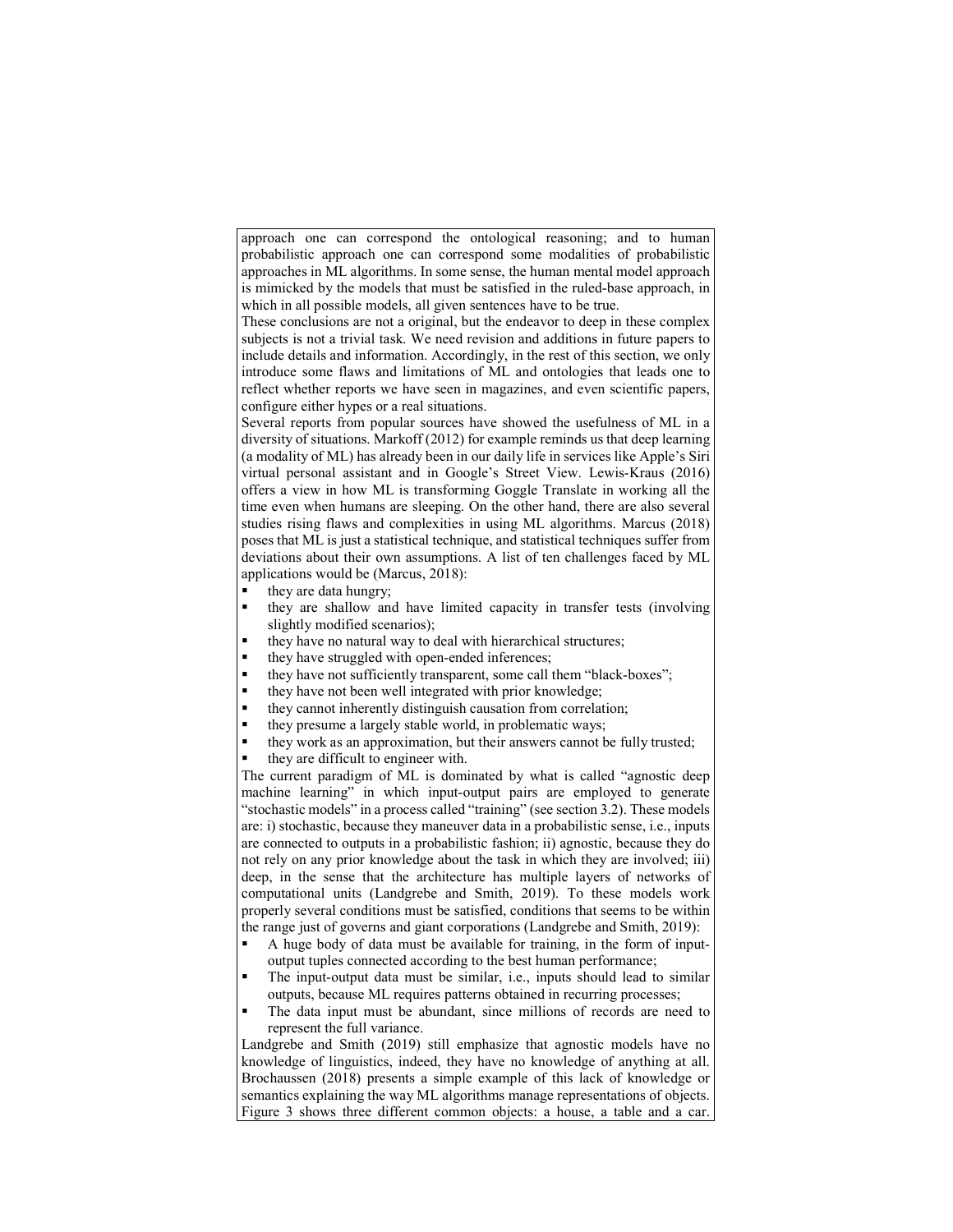However, in the lack of any semantics, ML algorithm sees these different objects are just "blue things".

Figure 3 – three different objects recognized just as "blue things"



Source: Brochaussen (2018)

Some criticisms suggest that costs of these automatic processes are prohibitive, if one is waiting for accurate results. After training on large amounts of data, conventional ML approaches are frozen in time because, unlike humans, they cannot continue to learn and receive more information all the time. This causes the need of constant resources to training the algorithms again and again (Kanan, 2019).

The case of the costs seems to be the main complaint about reasoning in ontologies. The need of experts to build ontologies, which only after completely axiomatized and populated, can offer some inference, have burden projects using this technology in spite of notable exceptions (Ashburner et al., 2010). Another well-known constraint is the limited capacity of representing the world in logics and the balance between expressiveness and computability (Rector et al. 2019).

It is also no clear at this time that inferences in ontologies can be used in daily applications, for example, in the well-know decision support systems. It seems that the syllogistic reasoning they can provide is more useful for the engineers that are building them than for a lay person or an expert. Some difficulties in using inferences in ontologies are (Rector et al. 2019):

- Ontologies began as unstructured rule sets, and rule sets proved difficult to scale up;
- The reasoning path, or the so-called "justification" process, leading to inferences in OWL is very difficult to work out by manual inspection.

There are attempts to modify and to add constructs to OWL language, so that it can be more amenable for experts (Horridge et al., 2011). At least, ontologies do not suffer from the lack of semantics observed in ML algorithms.

## 5. Final remarks

In this paper we introduce the operation of machine reasoning and human reasoning for purposes of classification. We present some essentials of AI and of human reasoning, trying to critically understand the accomplishments of machines running AI algorithms. After this clarification, we discuss some limitations of AI approaches, admitting that much still have to be done. We admit there are many papers presenting the advantages and issues of these technologies which try to substitute human tasks, but no much initiatives in the scope of LIS. This paper intends to collaborate in this sense. We hope that the developments of AI can be useful and do not repeat what happened in the 20th, when the novelties did not prove to be feasible, frustrating the expectations of society regarding the future of the field.

Regarding issues of classification, because of all we presented so far, we believe that AI is a good assistant to human beings in a context in that large amounts of data surpass the biological capacity of the human brain. It is really difficult to imagine that, with the current technology, we can find intelligence in machines, but a brute-force approach originated in developments in memory and capacity of processing. As Searle (1980) have already proved in the last century with a simple situation, computers are far from human intelligence: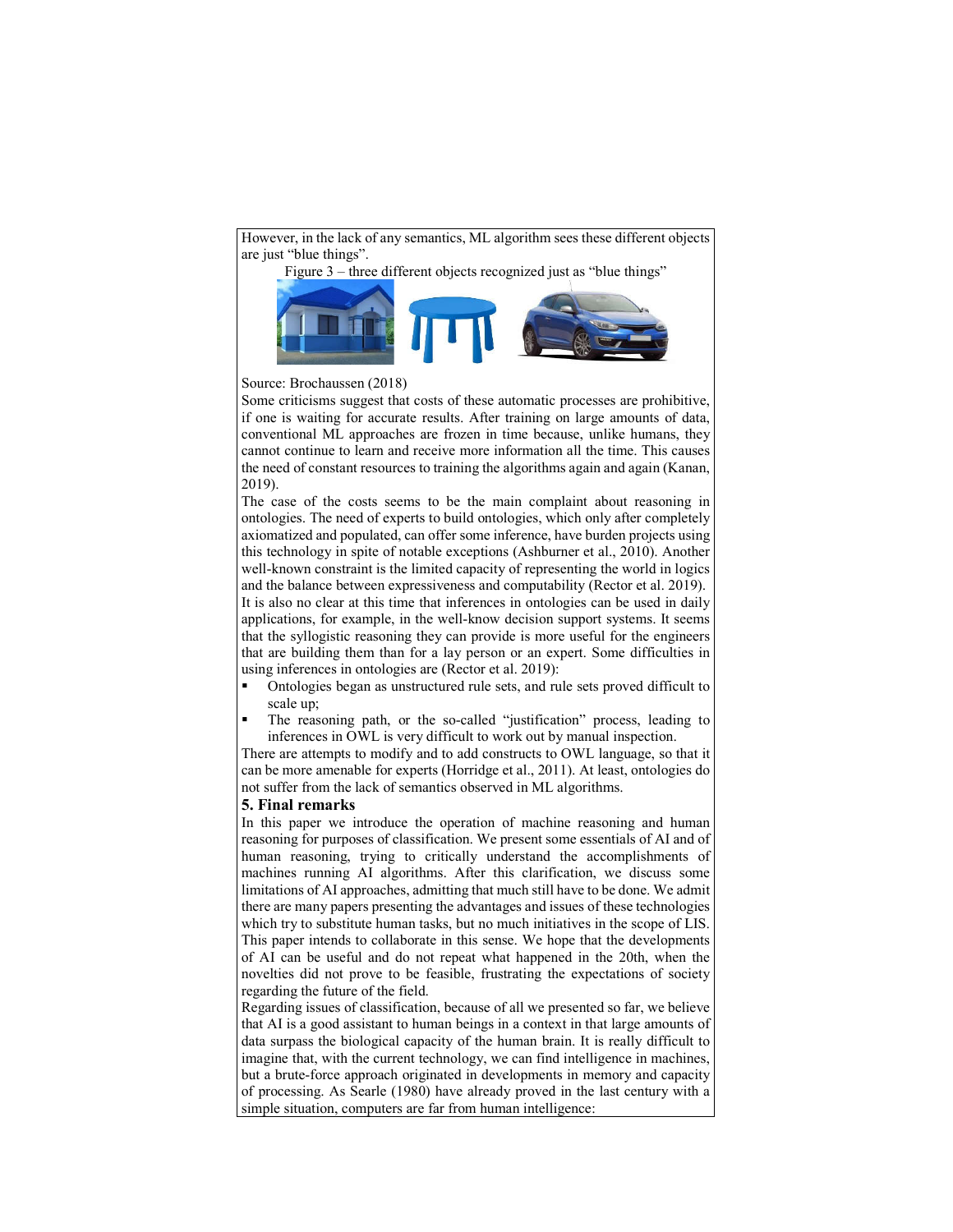*"Imagine a native English speaker who knows no Chinese locked in a room full of boxes of Chinese symbols (a database) together with a book of instructions for manipulating the symbols (the program). Imagine that people outside the room send in other Chinese symbols which, unknown to the person in the room, are questions in Chinese (the input). And imagine that by following the instructions in the program the man in the room is able to pass out Chinese symbols which are correct answers to the questions (the output). The program enables the person in the room to pass the Turing Test for understanding Chinese but he does not understand a word of Chinese."*

#### 6. References

- Apté, C., Damerau, F., Weiss, S. M. (1994). Automated learning of decision rules for text categorization. *ACM Transactions on Information Systems*, Vol. 12, n. 3, 233–251.
- Ashburner, M. et al. (2000). Gene Ontology: tool for the unification of biology. *Nat Genet.* Vol. 25, No.1, 25-29.
- Baaeder, F. et al. (1992). *Terminological Knowledge Representation*: A Proposal for a Terminological Logic. Retrieved March 2, 2015 from http://citeseerx.ist.psu.edu/viewdoc/summary?doi=10.1.1.41.8116
- Bittner, T., Smith, B. (2008). A Theory of Granular Partitions. In Katharine Munn, Barry Smith (Eds.). *Applied Ontology: an introduction,* Ontos-Verlag, Berlin.
- Braine, M. D., O'Brien, D. P. (1991). A theory of if: A lexical entry, reasoning program, and pragmatic principles. *Psychological Review*, Vol. 98, No.2, 182.
- Brochhausen, M. (2018). Lecture Notes. University of Arkansas For Medical Science. https://humanities.uams.edu/faculty/mathias-brochhausen-ph-d/

Ereshefsky, M. (2004). *The Poverty of the Linnaean Hierarchy*: A Philosophical Study of Biological Taxonomy. Cambridge University Press, Cambridge.

Genesereth, M.R., Nilsson, J. (1988). *Logical foundations of artificial intelligence*. Morgan Kaufmann , San Francisco.

Gorman, M., Sanford, J.J. (2004). Aristotelian Tradition. In Michael Gorman and Jonathan J. Sanford. (Eds.). *Categories*: Historical and Systematic Essays. The Catholic Univ of America Press, Washington D.C.

Gorman, M. (2004). Categories and Normativity. In Michael Gorman and Jonathan J. Sanford. (Eds.). *Categories*: Historical and Systematic Essays. The Catholic Univ of America Press, Washington D.C.

- Hastie, T., Tibshirani, R., Friedman, J. (2008). *The Elements of Statistical Learning*: Data Mining, Inference, and Prediction. New York, Springer.
- Hjørland, B. (2012). Is classification necessary after Google? Retrieved March 30, 2019 from http://www.iskoiberico.org/wp-content/uploads/2014/09/19- 30\_Hjorland.pdf.
- Horridge et al. (2011). *The Cognitive Complexity of OWL Justifications*. Retrieved August 13, 2012, from http://ceur-ws.org/Vol-745/
- Jansen, L. Classifications. In Katharine Munn, Barry Smith (Eds.). *Applied Ontology: an introduction,* Ontos-Verlag, Berlin.

Jacob, E. K. (2004). Classification and Categorization: A Difference that Makes a Difference. Retrieved March 3, 2018, from

https://www.ideals.illinois.edu/handle/2142/1686

Jansen, L. Classifications. In Katharine Munn, Barry Smith (Eds.). *Applied Ontology: an introduction,* Ontos-Verlag, Berlin.

Johnson-Lard, P.N., Bara, B. G. (1984). Cognition, *Syllogistic inference*, Vol.16, l-61.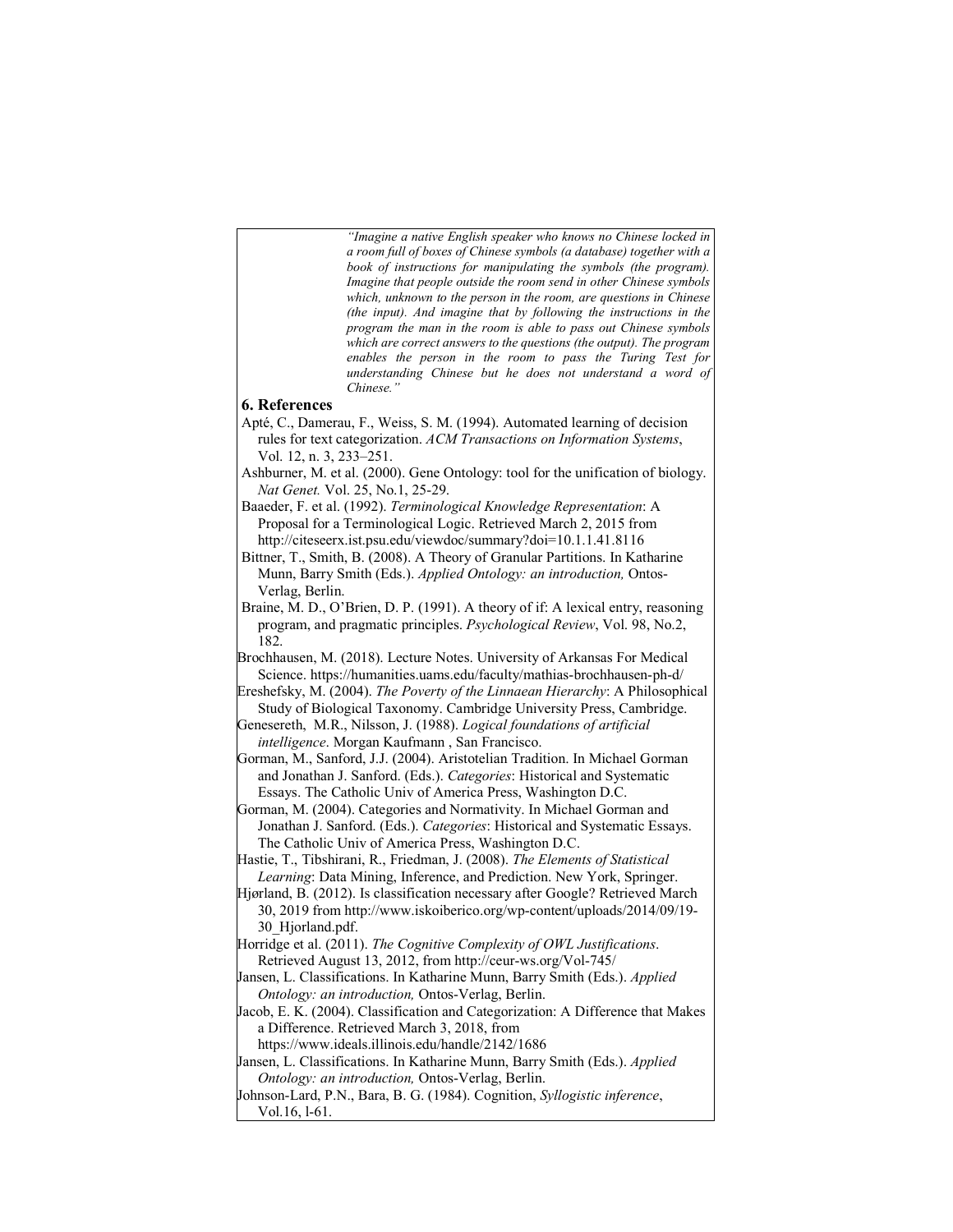Kanan, C. (2019). *Incremental Learning in Deep Neural Networks using Memory Replay*. Cognitive Science Colloquium. State University at Buffalo.

Kelleher, J. D., Mac Namee, B., D'Arcy, A. (2015). *Fundamentals of machine learning for predictive data analytics*: algorithms, worked examples, and case studies. Cambridge, The MIT Press.

Levesque, H. J. (1989). Philosophical Logic and Artificial Intelligence. In Richmond H. Thomason (Ed.). *Logic and the Complexity of Reasoning*, Springer, Dordrecht.

Lewis-Kraus, G. (2016). *The Great A.I. Awakening*. Retrieved December 22, 2018, from https://www.nytimes.com/2016/12/14/magazine/the-great-aiawakening.html

Marcus, G. (2018). *Deep Learning*: A Critical Appraisal. Retrieved December 22, 2018, from https://arxiv.org

Markoff, J. (2012). *Scientists See Promise in Deep-Learning Programs*. Retrieved April 13, 2016, from https://www.nytimes.com/2012/11/24/science/scientists-see-advances-in-

deep-learning-a-part-of-artificial-intelligence.html

Mclay, R. (2018). *Managing the rise of Artificial Intelligence*. Retrieved November 10, 2018, from

https://tech.humanrights.gov.au/sites/default/files/inline-files/100%20- %20Ron%20McLay.pdf.

Njenga, P. W. (2016). *Adapting Deep Learning to Medicine*. Retrieved April 26, 2016, from https://aws.amazon.com/blogs/startups/adapting-deeplearning-to-medicine-with-behold-ai/

Rector et al. (2019). On beyond Gruber: "Ontologies" in Today's Biomedical Information Systems and the Limits of OWL. Forthcoming: *Journal of Biomedical Informatics.*

Russell, S., Norvig, P. (2017). *Artificial Intelligence: modern approach*. New York Prentice Hall

Oaksford, M., Chater, N. (2001). The probabilistic approach to human reasoning. *Trends in Cognitive Sciences*. Vol.5 No.8, 349-357.

Saracevic, T. (1996). *Interdisciplinary Nature of Information Science*. Retrieved August 30, 2017 from http://www.brapci.inf.br/\_repositorio/2010/03/pdf\_dd085d2c4b\_0008887.pd f

Sattler, U., Stevens, R., Lord, P. (2014). *How Does a Reasoner Work*?

Retrieved August 12, 2016 from http://ontogenesis.knowledgeblog.org/1486 Searle, J. (1980). Minds, Brains and Programs. *Behavioral and Brain Sciences*,

Vol. 3, 417–57

- Smith, B., Brogaard, B. (2003). Sixteen Days. *The Journal of Medicine and Philosophy*, Vol. 28, 45–78.
- Stalnaker, R. (1968): A theory of conditionals. In: N. Rescher (ed.), *Studies in Logical Theory*. Blackwell, Oxford.
- Stenning, K., Van Lambalgen, M. (2008). Human reasoning and cognitive science. MIT Press.

Stenning, K., Yule, P. (1997). Image and language in human reasoning: a syllogistic illustration. Cognitive Psychology, 34, 109–159.

Studtmann, P. (2013). Aristotle's Categories. Retrieved March 30, 2019 from https://plato.stanford.edu/entries/aristotle-categories/

Tennis, J. T. (2016). Structure of Classification Theory: On Foundational and the Higher Layers of Classification Theory. Proceedings of thr *13th Annual Conference on Knowledge Organization*. Rio de Janeiro, Brazil.